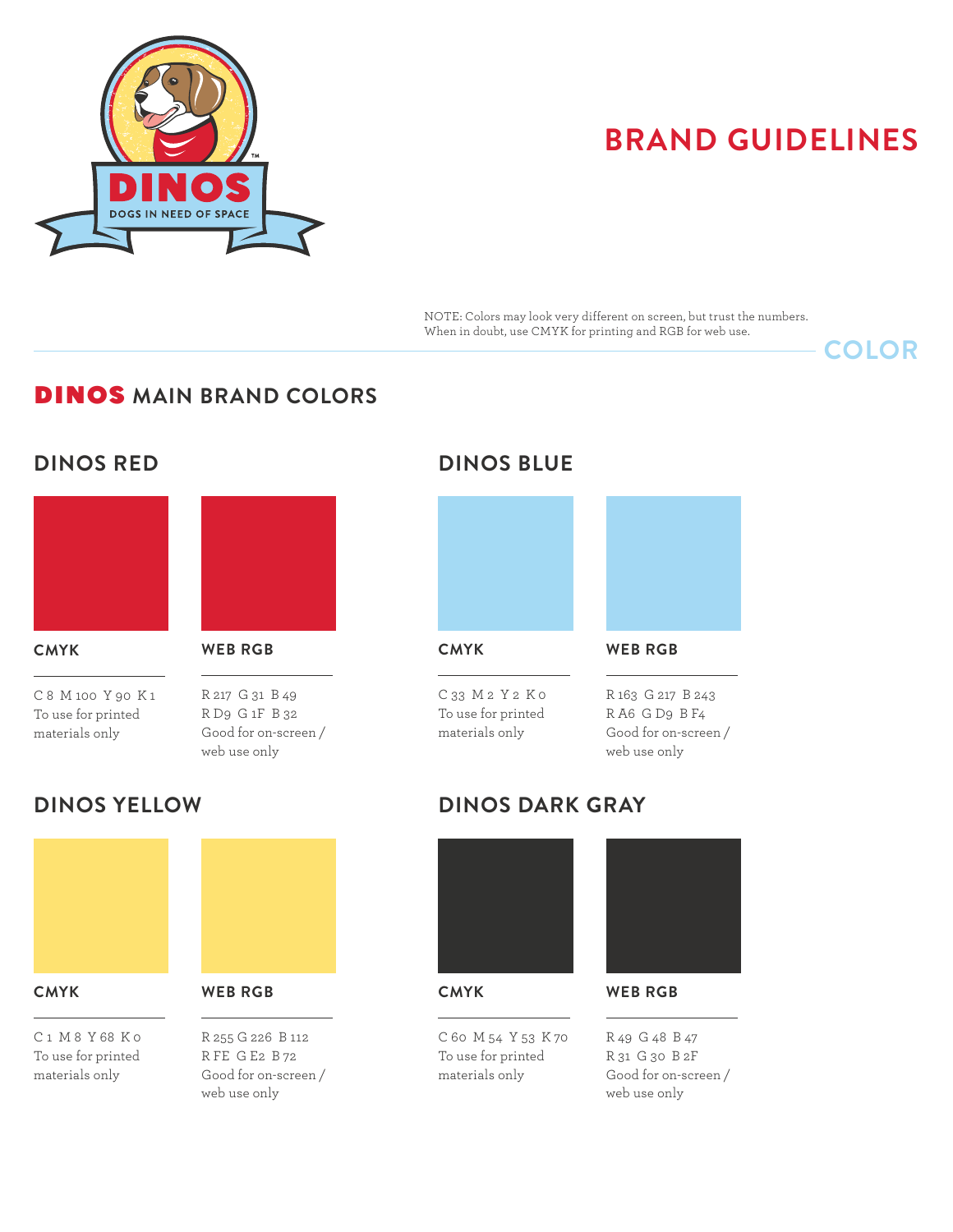

NOTE: Colors may look very different on screen, but trust the numbers. When in doubt, use CMYK for printing and RGB for web use.

## **COLOR**

## DINOS **DOG ICON COLORS**

## **DINOS BROWN DOG**



#### **CMYK**

 $\overline{a}$ 

C 30 M 50 Y 75 K 10 To use for printed materials only



### **WEB RGB**

 $\overline{a}$ 

R 169 G 124 B 80 R A9 G 7D B 51 Good for on-screen / web use only

## **DINOS DOG TONGUE**



**CMYK**

 $\overline{a}$ 

C 0 M 49 Y 33 K 0 To use for printed materials only

### **WEB RGB**

 $\overline{a}$ 

R 246 G 154 B 147 R F6 G 9B B 94 Good for on-screen / web use only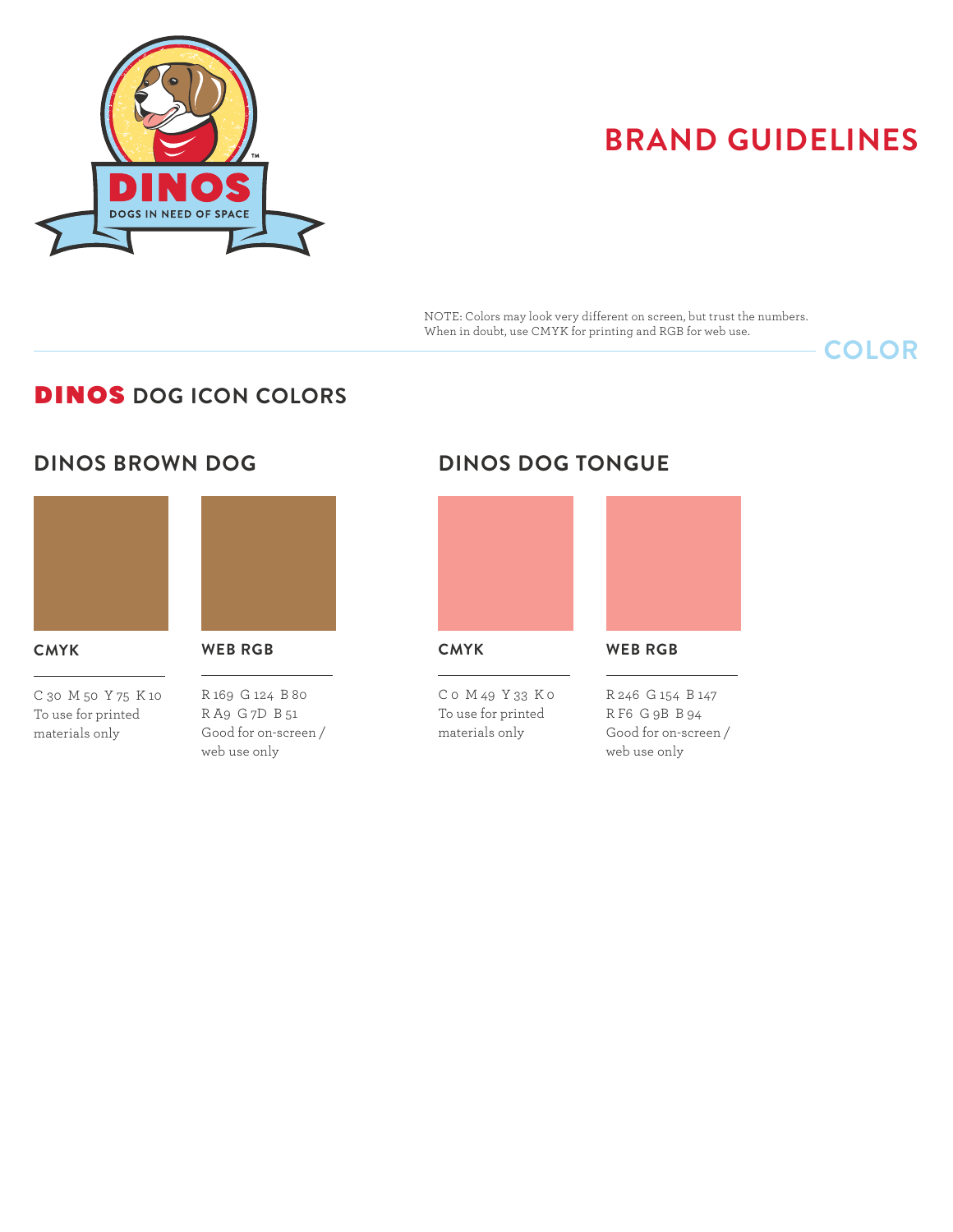

## **USE OF LOGO**

## **CORRECT USE OF** DINOS **LOGO**



### **ICON Logo**

 $\overline{a}$ 

Ideal choice to introduce the concept of DINOS, to be used as main logo for DINOS brand.



## **TEXT Logo**

 $\overline{a}$ 

Text only logo for DINOS brand, to be used in areas where vertical space is limited and across DINOS team collateral.

 $\overline{a}$ 

### **THINGS TO AVOID**

- Avoid color overlapping on any part of the logo
- • Avoid stretching or squashing logo, always keep accurate proportions
- • Keep logo away from clutter, always leave appropriate white space around it to keep brand clean and elegant.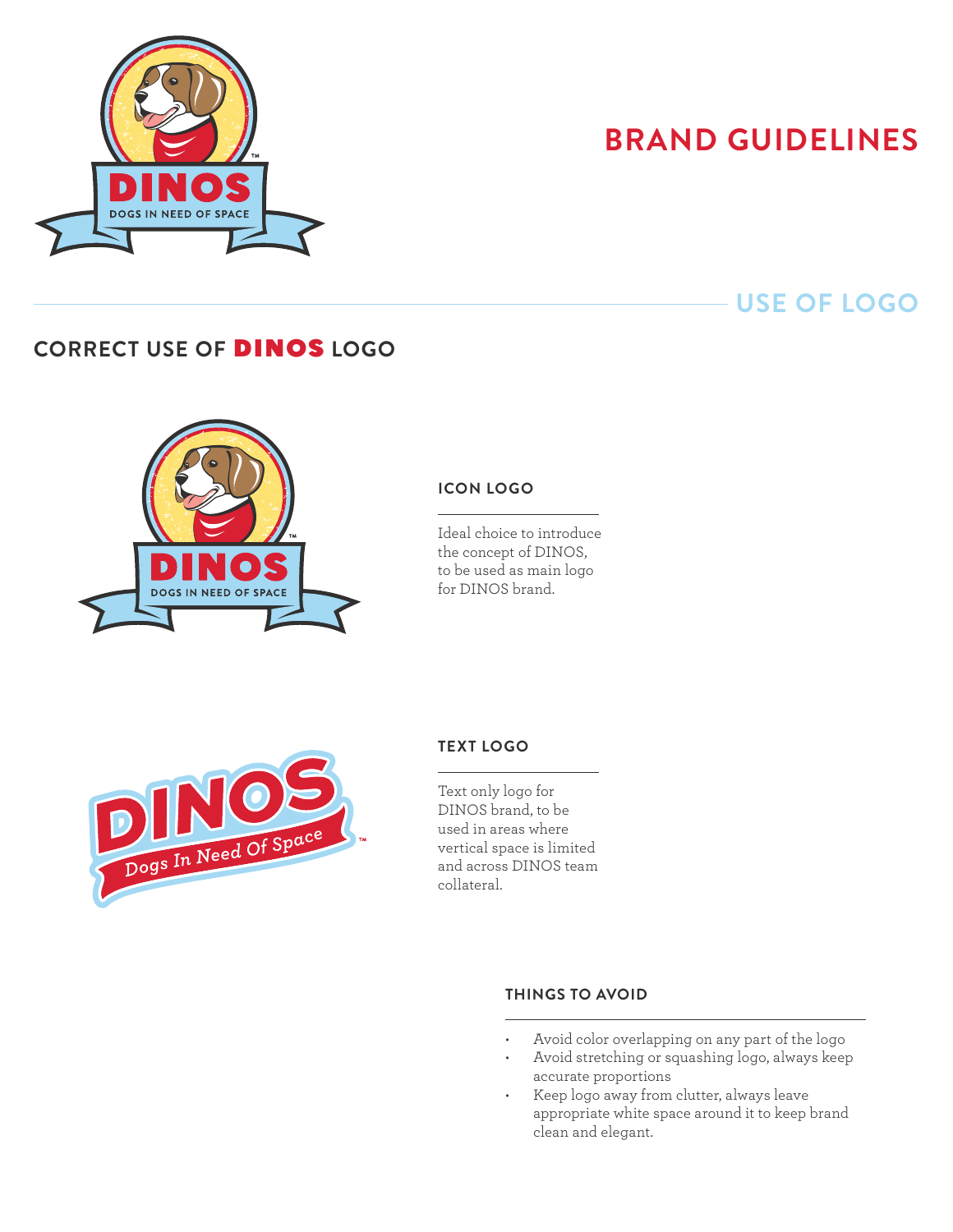

## **USE OF LOGO**

## **IDEAL WHITE SPACE FOR** DINOS **LOGO**



#### **X-Height**

 $\overline{a}$ 

X-Height (red box) is the ideal amount of white space you should have around your logo.